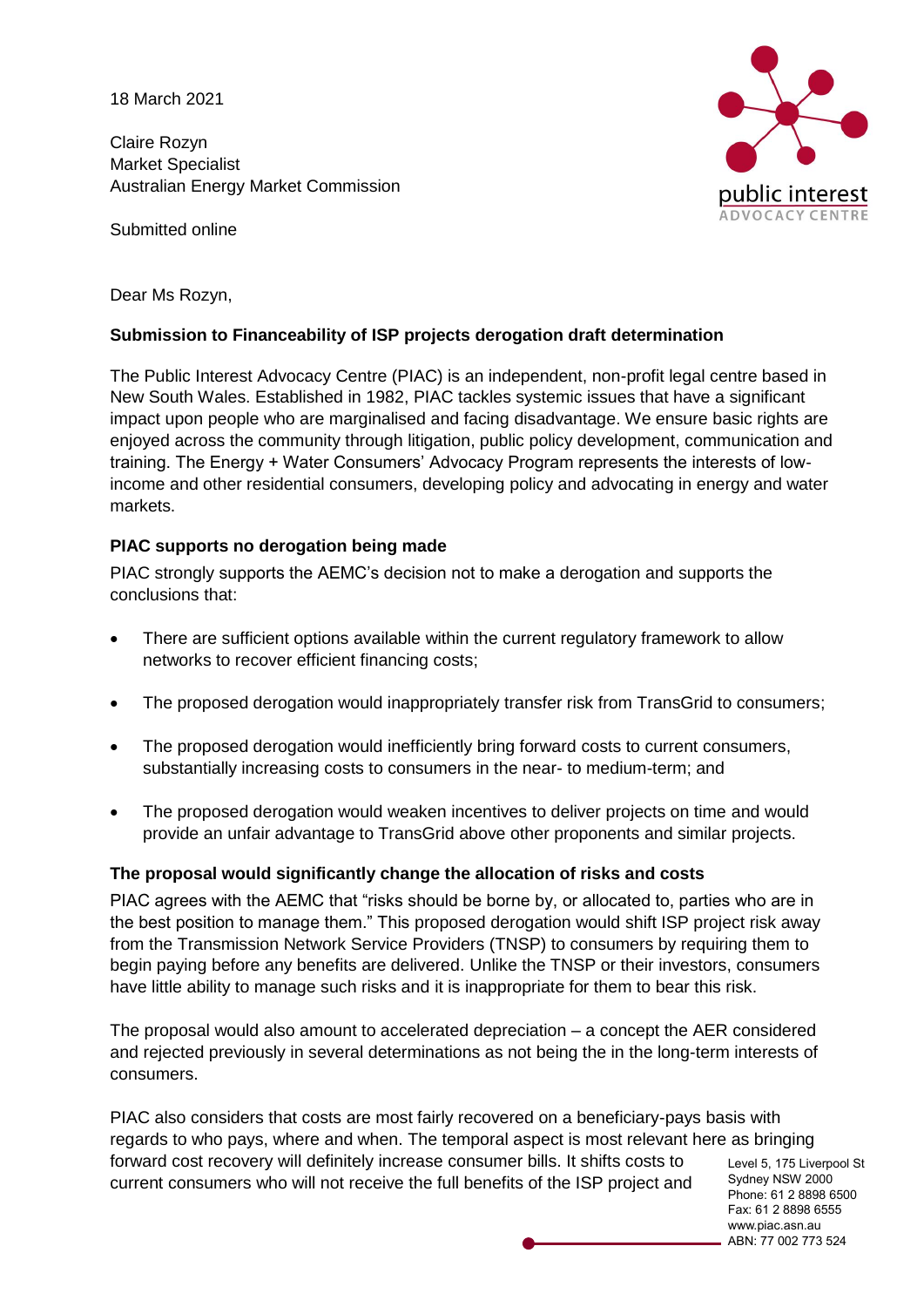effectively cross-subsidise future consumers who will not be exposed to the full costs.

Such a transfer of risks and costs would be a substantial change to the current arrangements and would require detailed, specific engagement to establish whether it is in the interests of consumers and in accordance with their preferences.

# **Consumer engagement has been insufficient**

Any substantial shift to the type and quantum of risks consumers are expected to bear must reflect consumer preferences and interests revealed through robust engagement with consumers and their advocates. As we noted in our previous submission, PIAC is very concerned by the lack of specific, informed and quantitative consumer engagement conducted by TransGrid in the process of developing this rule change.

# **There is no demonstrated regulatory barrier to financing ISP projects**

As the AEMC has noted, there is no evidence of a regulatory barrier to TNSPs recovering efficient financing costs for ISP projects. PIAC agrees there are a range of options within the current Rules framework that could be used to address financeability issues should they arise.

Global investors make decisions based on a range of factors, of which credit ratings (either actual or those assumed by the regulator) is just one metric. Arguably global financial markets have long considered Australia's energy sector an attractive opportunity. Regulated businesses have made similar warnings over the years yet these fear have not come to fruition. PIAC agrees with the AEMC's consultant analysis where:

CEPA observed market evidence of significant funding options available in the market. This was supported by observations that networks in Australia had gained substantial debt and equity financing in 2020, fully anticipating the ISP investments would be made without a rule change.<sup>1</sup>

PIAC also notes that TransGrid and ElectraNet have both emphasised their modelled benefits for Project Energy Connect in justifying this rule change (particularly at the AEMC's public forum). However:

- project benefits are, as noted by ElectraNet's spokesperson at the public forum, out of scope of the proposed rule change;
- the modelled benefits come with a great deal of uncertainty; and
- in any case, significant portions of the modelled benefits do not accrue to the consumers that will pay for them, for example, large bill reductions in SA will be paid for by NSW consumers. Given the cost blowout to \$1.9B for the NSW component, there is a real risk that NSW bills will never be lower on balance.

# **Addressing the challenges to delivering ISP projects**

PIAC welcomes the AEMC and other market bodies commencing a broader review to consider these matters to consider matters of financing, regulation and governance more holistically and with appropriate time to fully explore the issues and implications for consumers. Such a review is timely and far more appropriate than pursuing ad hoc derogations on project-specific issues

 $\mathbf{1}$ <sup>1</sup> AEMC, *Information sheet on Draft determination on TransGrid's financeability participant derogation*, February 2021, 2.